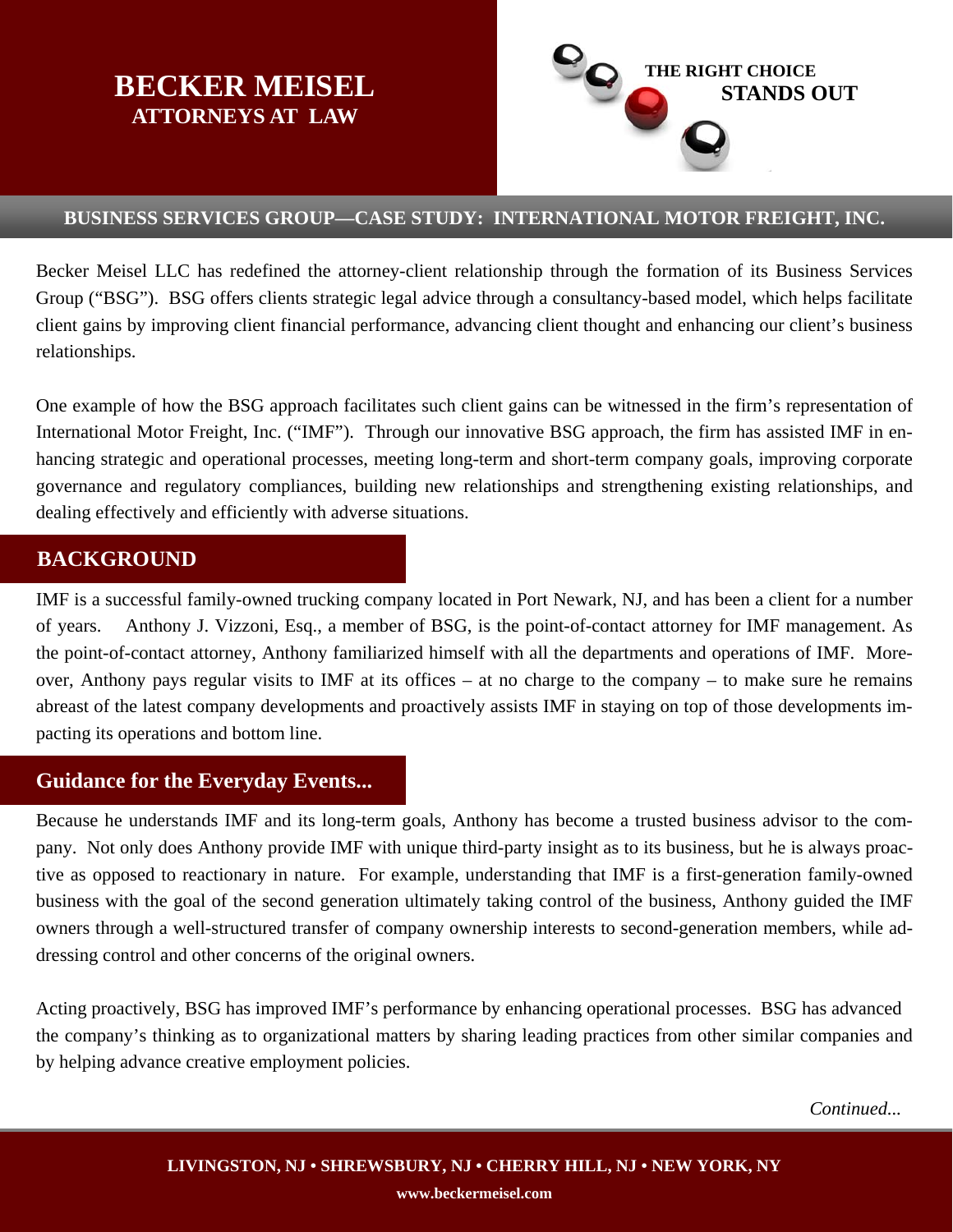## **IMF Case Study** *continued*...

Anthony regularly oversees the firm's Labor and Employment Group in providing this advice to the company; ensuring that our advice addresses the fact that IMF has distinct classifications of employees, such as office personnel and truck drivers.

Through the BSG model, Anthony also regularly provides the company with advice as to contract matters ranging from negotiating and implementation of company contracts with clients to those with vendors. This has improved IMF's performance by driving greater value from contracts and commercial agreements. Further, Anthony and his BSG colleagues update the company as to matters that affect the fiscal and corporate well-being of IMF. Finally, by intimately understanding the business of IMF, Anthony and his BSG colleagues are well-suited to advise the company as to pending or enacted legislation that may have any impact on business operations, thus improving overall company performance.

#### **...the Occasional Events...**

In 2012, IMF began the process of relocating its offices in Port Newark to a new location within the Port. Under Anthony's supervision, the firm's Real Estate attorneys negotiated a new lease with the Port Authority of New York & New Jersey and closure of the old lease. Understanding IMF's business as a whole, the firm was able to address concerns in the lease relative to employment matters, company ownership issues, environmental concerns, market conditions, and other areas that were unique to IMF's operations.

As part of its relocation, IMF constructed a new building, while ensuring compliance with Port Authority requirements. BSG helped IMF assemble the right team to complete this project. Through the BSG referral network, we provided IMF with referrals to reputable engineers and other third-party professionals. These professionals took the lead in obtaining permits and approvals so as to satisfy rigorous construction approvals and lease requirements. The firm's Construction Practice Group provided counseling as to construction documents between IMF and its contractors and suppliers, thus ensuring maximum protections for IMF during the construction process. The ability of IMF to meet lease deadlines and move-in dates was greatly improved through the solid contracts and vendor standards imposed by our attorneys as to the timing of those groups in meeting their obligations to IMF, all resulting in cost savings to the company.

## **...the Extraordinary Critical Events...**

In late 2012, when Superstorm Sandy devastated much of Port Newark, BSG was there to help assist IMF during the crisis. In addition to severe damage to its building, IMF lost the bulk of its fleet of trucks during the storm. Within minutes of the first call to Anthony, BSG was in action to provide the support necessary to minimize business disruption and losses to IMF.

Truck replacements were critical. Through our network of contacts, we were able to work with IMF senior management in identifying candidates for quick turnaround financing in the purchase of new trucks resulting in the delivery

*Continued...*